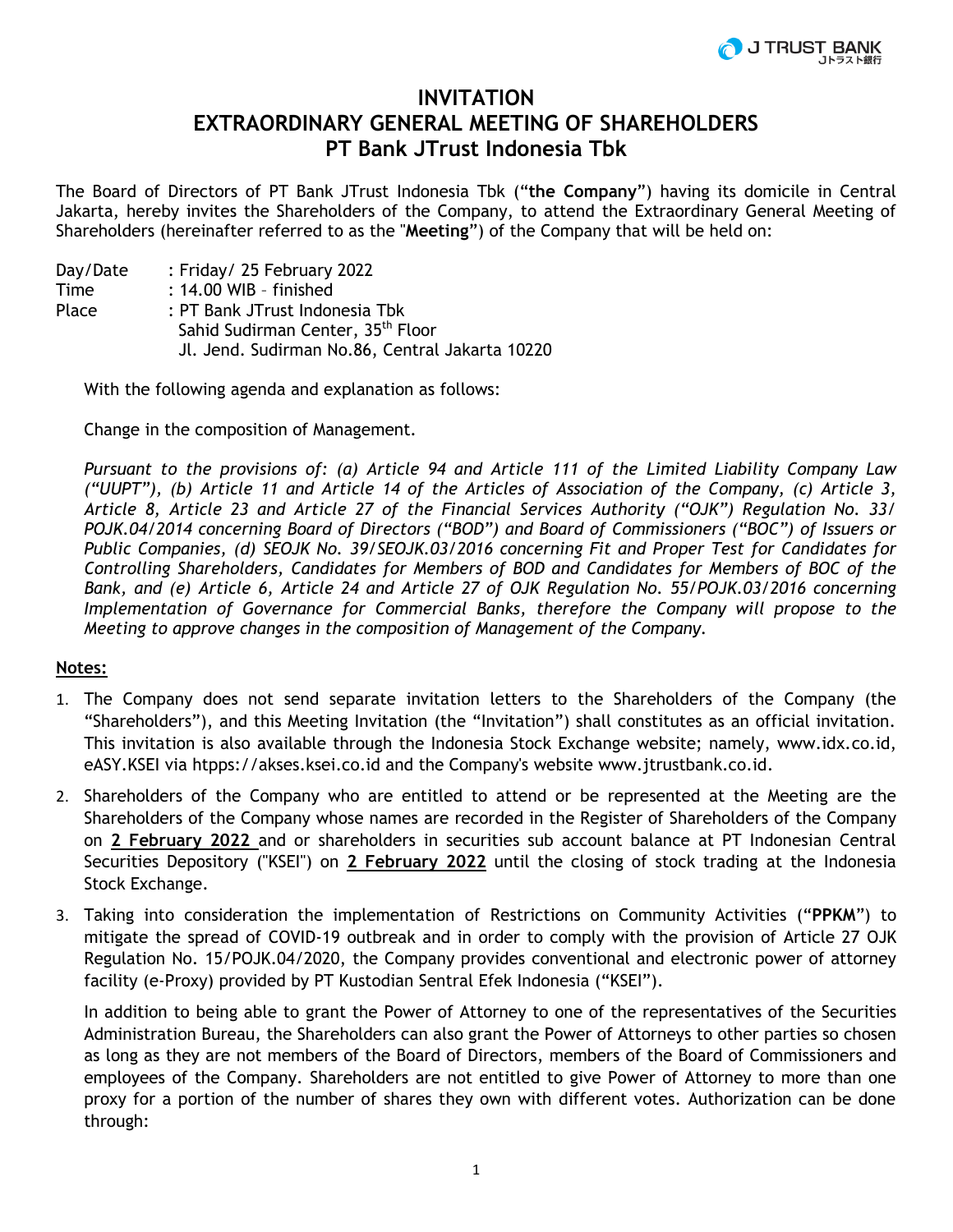

- i. Conventional Power of Attorney: Conventional Power of Attorney Form for the votes to be given for each agenda of the Meeting, can be downloaded through the Company's website (www.jtrustbank.co.id), the scanned copy of the power of attorney upon duly completed and signed as well as its supporting documents such as a photocopy of ID card or other identification, can be submitted by e-mail to sharestar.indonesia@gmail.com. The original Power of Attorney should be submitted to the Company's Securities Administration Bureau; namely, PT Sharestar Indonesia ("Company Registrar") no later than 3 (three) working days before the Meeting is held, Tuesday, 22 February 2022 at 16.00 WIB at the address at Berita Satu Plaza, 7th Floor, Jl. Gen. Gatot Subroto Kav. 35-36, Jakarta 12950, Indonesia, Tel. +6221 5277966, Fax. +6221 527 7967 ("BAE Office"). Only Power of Attorney validated as Eligible Shareholders will be counted for both attendance quorum and decision quorum.
- ii. Electronic Power of Attorney ("e-Proxy") through eASY.KSEI: is a system to grant Power of Attorney provided by KSEI to facilitate electronic scriptless Power of Attorney from the scriptless Shareholders whose shares are in the collective custody of KSEI to their proxies. The Authorized Person available at eASY.KSEI is represented by the Company Registrar. The e-Proxy can be submitted to the eASY.KSEI's website through the following link https://akses.ksei.co.id at the latest by Thursday, 24 February 2022 at 12.00 WIB.
- 4. Shareholders or their Proxies before entering the Meeting room must follow the following procedures:
	- a. Individual Shareholders to submit a copy of ID Card (KTP) or any other valid identification document.
	- b. Proxies for Individual Shareholders submit:
		- (i) Power of Attorney determined by the Company
		- (ii) A copy of ID Card or any other valid identification document.
	- c. Legal Entity Shareholders and their proxies are requested to provide:
		- i. Power of Attorney determined by the Company.
		- ii. Latest copy of the Articles of the Association of the Legal Entity.
		- iii. A copy of the latest deed of appointment for the management of the company.
		- iv. A special Power of Attorney (if required by the Legal Entity's Articles of Association) is sent to BAE at the address listed in point 3 above no later than 3 (three) working days before the Meeting which is on 22 February 2022.
	- d. Shareholders whose shares are in KSEI's collective custody are required to show written confirmation for Meeting ("KTUR") which can be obtained at a securities company or custodian bank where the shareholders open their securities accounts.
- 5. Entitled Shareholders or their proxies who will physically attend the Meeting, must follow and pass the safety and health protocols determined by the Company, including the limitation of meeting participants, as follows:
	- a. For the purpose of safety and health, the Company requires that each Shareholder or his/her proxy submit the original result of the COVID-19 PCR swab test ("PCR Test Letter") taken 2 (two) days before the Meeting with negative results obtained from a doctor in a hospital, health center or clinic. The Shareholders or their proxies who cannot show the original PCR Test Letters are requested to provide proxies through eASY.KSEI facility or Conventional Power of Attorney without prejudice to the rights of the Shareholders to ask questions, opinions and/or votes as